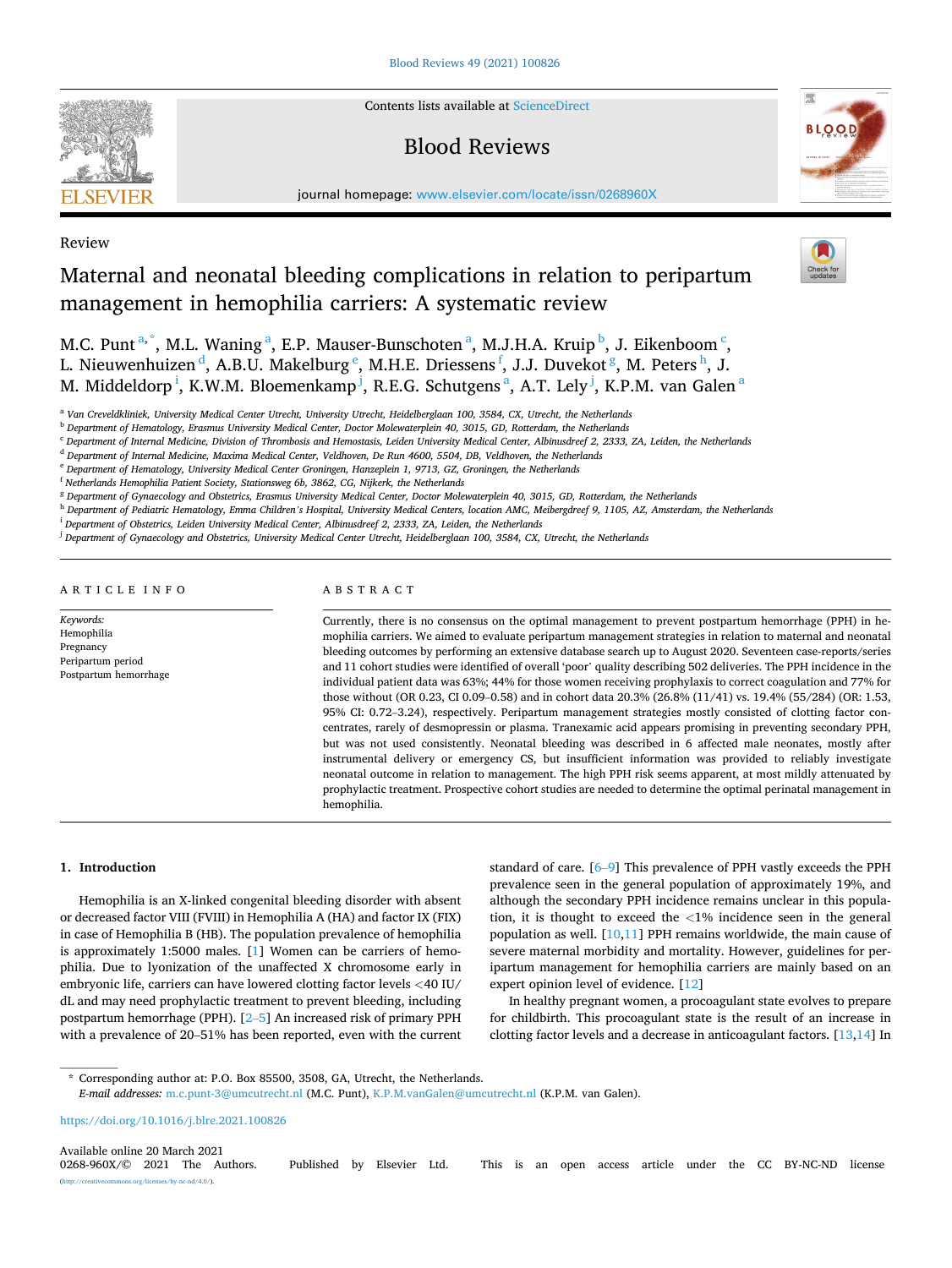most carriers of HA, the FVIII level may increase two to threefold as in healthy pregnant women, however the absolute level is still less than in normal pregnancy, which leaves them at an increased risk of bleeding complications, both during childbirth and the postpartum period. [[15,16](#page-6-0)] A minimal FIX increase is seen during pregnancy in healthy women and carriers of HB. [\[17](#page-6-0),[18](#page-6-0)] Clotting factor levels decline on postpartum day 3 and approach baseline pre-pregnancy levels after one week in hemophilia carriers, which increases the risk of secondary PPH compared to healthy women. [[5](#page-6-0),[13,19\]](#page-6-0)

Guidelines and expert papers concerning the management of delivery in carriers of hemophilia recommend timely preparation of an individualized delivery plan. [[12,](#page-6-0)20–[22\]](#page-6-0) In carriers with preexisting low clotting factor level, clotting factor levels have to be monitored during the third trimester of pregnancy or before delivery. Potential prophylactic measures to prevent PPH consist of clotting factor concentrates or desmopressin (DDAVP), aiming at increasing the maternal clotting factor levels. In addition, the antifibrinolytic agent tranexamic acid can be administered to inhibit fibrinolysis. [[16,23\]](#page-6-0) Another key factor for a safe delivery depends on the (potentially) affected child. Neonates with severe hemophilia are at increased risk of intracranial hemorrhage (ICH), with an ICH incidence around 2.5%. [\[24](#page-6-0)–26] Delivery of a (potentially) affected neonate is a relative contraindication for invasive procedures such as fetal blood sampling and assisted vaginal deliveries, as vacuum extraction and forceps, since these interventions are associated with increased neonatal bleeding risk. [[24\]](#page-6-0)

In view of the increased risk of PPH for hemophilia carriers and the absence of an overview of the available evidence, the aim of this systematic review is to summarize all published obstetric and hematologic management strategies in hemophilia carriers and to investigate their relation to peripartum bleeding complications in both mother and child.

#### **2. Methods**

#### *2.1. Protocol and registration*

This systematic review was registered at PROSPERO (CRD42018091987) [\[27](#page-6-0)] and conducted according to PRISMA guidelines and Cochrane methodology. [\[28](#page-6-0),[29\]](#page-7-0) This registration was combined with the systematic review on Von Willebrand Disease (VWD) [[30\]](#page-7-0) and follows the same methodology- yet during the data analysis phase, the decision was made to present the data in two separate papers due to size of the reported data and the difference in hemostatic defect. All observational (i.e. cohort, case-control, case series/reports) and intervention studies concerning peripartum management for obligate or proven carriers of hemophilia were eligible for inclusion. Only articles written in English, German, French or Dutch, containing original patient data published as full papers in peer reviewed journals, were included.

The review questions were:

- 1. Which third trimester and peripartum management strategies have been published?
- 2. What is the relation of these management strategies towards maternal and neonatal bleeding complications?

## *2.2. Search and study selection*

The electronic search was conducted on November 1st of 2020 in the following databases: Pubmed/MEDLINE, The Cochrane Library, EMBASE and CINAHL (Supplement S1: Full search string all databases). No time or other limits were used. Both electronic and hard-copies were searched. The articles were independently screened by two authors (MCP and MW) and thereafter full-text screening was performed by two authors independently (MCP and KG). In case of disagreement at any stage of the selection process, a third author (KG) was consulted. Crossreferencing of the bibliography of the included studies was conducted to find any additional studies.

# *2.3. Data collection and risk of bias assessment*

Data extraction was conducted by two independent authors (MCP and MW) using a standardized data extraction sheet (Supplement S2: Data extraction sheet). Primary PPH was defined as blood loss of 500 mL or more within 24 h, and secondary PPH as excessive blood loss needing medical attention from 24 h until three months after childbirth. Prophylactic treatment included correction of clotting factor levels and/or prophylactic tranexamic acid prescription. Management strategy included both prophylactic and PPH treatment. Study design was defined as cohort study in case all eligible patients during a certain time period were included into the study, and as case series if patient selection was not described. [[31\]](#page-7-0) Outcome measurements were noted as counts in case of individual data and as counts *and* percentages in cohort studies if available or possible to extract. The association between third trimester clotting factor levels and the incidence of PPH was evaluated by calculating the odds ratio (OR) with 95% confidence interval (CI) and by logistic regression analysis, and repeated with correction for prophylaxis. Each paragraph is divided into results from the individual patient data and results from cohort studies. The corresponding author was contacted in case of inaccessible full-texts or incomplete data.

Risk of bias was assessed for each study using the Chambers scale (Supplement S3: Chambers scale for quality assessment) and conducted by two independent authors (MCP and MW). The overall Chambers quality rating of studies is divided into '*good*', '*satisfactory*' or '*poor*'. [\[32](#page-7-0)] Any disagreements were resolved by consulting a third author (KG).

#### **3. Results**

A total of 5971 articles were obtained after duplicate removal and inclusion of three additional papers found by cross-reference searching ([Fig. 1](#page-2-0)). After title- and abstract screening, 423 articles were selected for full-text assessment. The final selection consisted of 17 case reports [33-[49\]](#page-7-0) and 11 cohort studies [\[17](#page-6-0),[18,](#page-6-0)50-[58\]](#page-7-0) describing a total of 502 deliveries ([Table 1](#page-2-0)). The exact number of included hemophilia carriers was unclear due to incomplete reporting in one cohort study. [[53\]](#page-7-0) Individual patient data on 106 deliveries could be extracted from 17 case reports/series and six cohort studies (details available on request). Data on pregnancy management and outcome derived from the cohort studies are summarized in [Table 2](#page-3-0). [\[17,18](#page-6-0),50–[58](#page-7-0)].

## *3.1. Risk of bias*

A summary of the quality assessment for all included studies according to sample size is provided in [Table 3](#page-4-0). Detailed quality assessment of each individual study is provided in Supplemental Table S4. The quality of the included studies was rated as *'poor'* in 89% (25/28) of included papers, *'satisfactory'* in two papers and *'good'* in one paper.

#### *3.1.1. Prophylactic treatment strategies*

In the individual patient data, information on hematologic prophylactic treatment could be extracted for 88 deliveries. Prophylactic treatment consisted mostly of FVIII concentrates, DDAVP and tranexamic acid for hemophilia A, and FIX concentrates or blood products (e.g. fresh frozen plasma) for hemophilia B carriers ([Fig. 2\)](#page-4-0). In all three deliveries where use of DDAVP was described, it was administered after cord clamping, without side effects. [[42,53,59](#page-7-0)] One woman who was on continuous intravenous clotting factor correction with FVIII concentrates aiming at a target level FVIII 150–200 IU/dL developed a brachial deep vein thrombosis on postpartum day 10, after which FVIII infusions were stopped (no tranexamic acid administration reported). [\[48](#page-7-0)] Obstetric prophylactic management strategies were not mentioned, other than the use of oxytocin.

The cut off level for prophylactic treatment with clotting factor or DDAVP was mentioned in 43% (12/28) of the articles. This cut off level was set at 50 IU/dL of third trimester clotting factor levels in all 12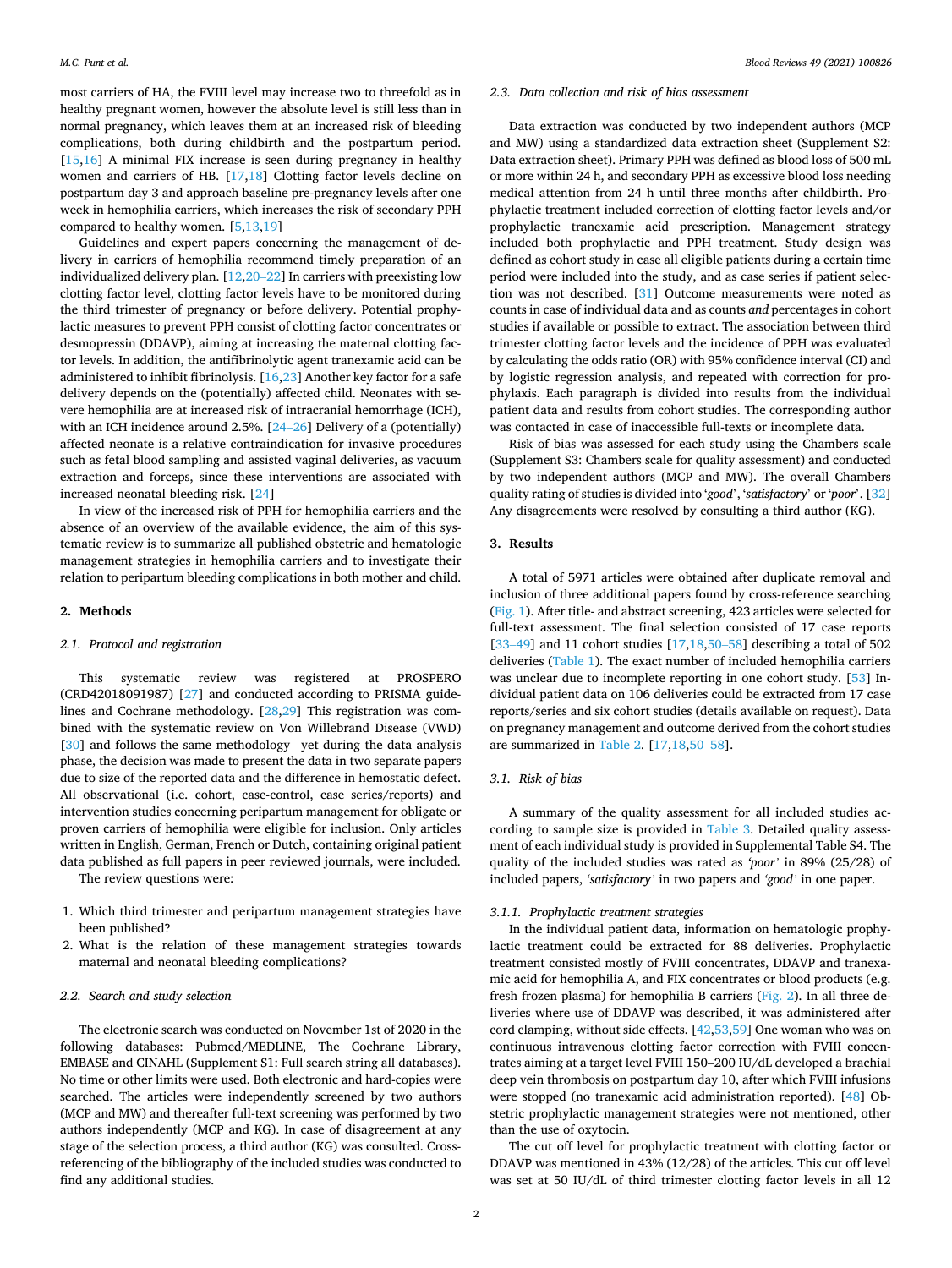<span id="page-2-0"></span>

**Fig. 1.** Prisma Flowchart for identifying eligible studies on peripartum management of hemophilia carriers.

**Table 1**  Number of published deliveries of hemophilia carriers per study type.

|                      | Individual case descriptions | Cohort data | Total            |  |
|----------------------|------------------------------|-------------|------------------|--|
|                      | N                            | N           |                  |  |
| Hemophilia           |                              |             |                  |  |
| Total                | 106                          | 463         | 502 <sup>c</sup> |  |
| A                    | 42                           | 298         | 313 <sup>b</sup> |  |
| B                    | 42                           | 62          | 86               |  |
| Unknown <sup>a</sup> | 22                           | 103         | 103              |  |

References**:** Cases hemophilia A [[17](#page-6-0)[,33,34,38,40](#page-7-0)–44[,48,53,55,59](#page-7-0)], cohort hemophilia A [[17,](#page-6-0)[51,52,54,56](#page-7-0)], cases hemophilia B [[17,](#page-6-0)[35](#page-7-0)–37[,39,42,46,47,49,51,53](#page-7-0)], cohort hemophilia, cases and cohort un-

known hemophilia subtype [\[18](#page-6-0)[,50,53](#page-7-0)].<br><sup>a</sup> Unknown = Unknown subtype.<br><sup>b</sup> The following women are mentioned as individual case descriptions and in cohort data: 22 hemophilia carriers [\[18,](#page-6-0)[53\]](#page-7-0), 18 hemophilia A carriers [[17,](#page-6-0)[53,55\]](#page-7-0) and 18 hemophilia B carriers [17,[51,53](#page-7-0)].  $\textdegree$  Total deliveries: double entries omitted.

# articles. [\[17,18](#page-6-0)[,37](#page-7-0)–39,41–[43,50,52,53,57](#page-7-0)]

In the cohort studies, hematologic prophylactic treatment strategies mostly consisted of clotting factor concentrates (6 of the 8 studies where prophylactic treatment was specified) [\(Table 2\)](#page-3-0). Other replacement strategies consisted of fresh frozen plasma (2/8 studies), cryoprecipitate (1/8), DDAVP (1/8) or tranexamic acid (3/8). Information on obstetric prophylactic treatment was provided in one cohort study, namely the preemptive use of uterotonics. [[58\]](#page-7-0)

# *3.1.2. PPH in relation to prophylactic treatment*

In the individual patient data, information on postpartum blood loss was available in 83% (88/106) of deliveries. PPH occurred in 63% (55/ 88) of these deliveries. In 87 deliveries, information on both peripartum blood loss *and* peripartum management was reported. In women who received prophylactic treatment to correct hemostasis, we found a lower PPH incidence compared to those who did not receive this (43.6% (17/ 39) vs. 77.1% (37/48); OR: 0.23, 95% CI: 0.09–0.58, *p* = 0.002).

Mode of delivery (cesarean section) and nulliparity were most frequently reported as obstetric risk factors in 69% (60/87) and 54% (47/87) of deliveries, respectively. Both factors did not differ between the cases with and without PPH (cesarean sections: 69% (22/32 PPH) vs. 64% (18/28 no PPH) and nulliparity: 34% (10/29 PPH) vs. 39% (7/18 no PPH). PPH occurred as often in those women with 3rd trimester levels *<*50 IU/dL compared to those *>*50 IU/dL, despite prophylaxis (72.4%  $(21/29)$  vs. 88.0%  $(22/25)$ ; OR: 0.36, 95% CI: 0.08–1.53,  $p = 0.17$ ).

Six cohort studies reported on PPH occurrence in relation to prophylactic management strategies [\(Table 2](#page-3-0)). [[17,](#page-6-0)[50,56](#page-7-0)–58[,60](#page-7-0)] Overall, no lower primary PPH incidence was seen in deliveries covered by prophylaxis compared to the deliveries without prophylaxis (26.8% (11/41) vs. 19.4% (55/284) (OR: 1.53, 95% CI: 0.72–3.24). One cohort study investigated the effect of tranexamic acid use vs. no prophylaxis on secondary PPH. This prophylactic treatment management strategy significantly lowered the secondary PPH incidence across the cohort of several bleeding disorders (*P <* 0.049) without reported thrombotic complications. [[52\]](#page-7-0)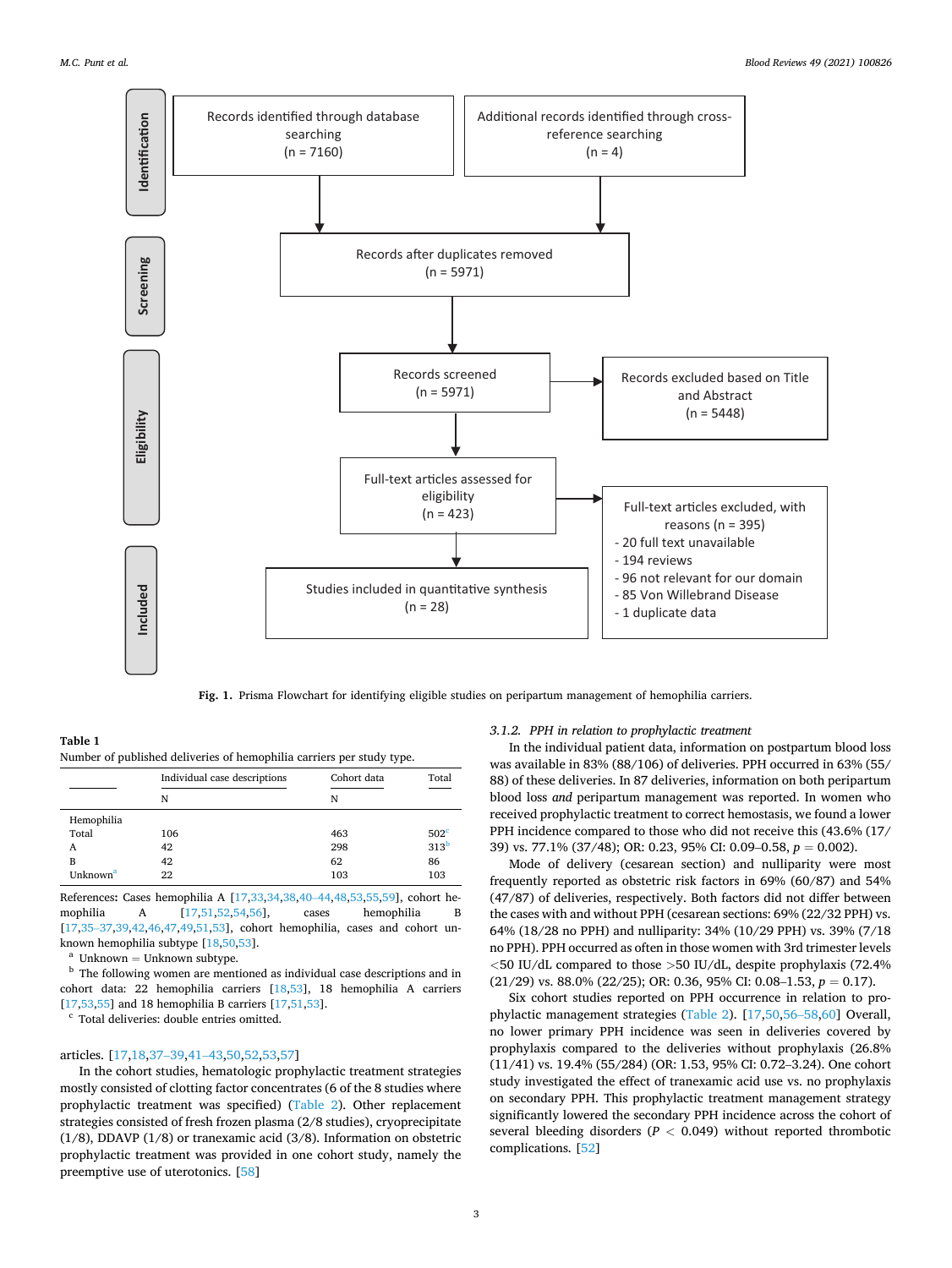# <span id="page-3-0"></span>**Table 2**

significantly reducing (*continued on next page*)

| 'able 2               |                                              |                                                                                                          |                                                                                                                                                                                                       | Table 2 (continued)              |                                     |                                                                                                                                         |                                                                                                                                                                                                                                              |  |  |
|-----------------------|----------------------------------------------|----------------------------------------------------------------------------------------------------------|-------------------------------------------------------------------------------------------------------------------------------------------------------------------------------------------------------|----------------------------------|-------------------------------------|-----------------------------------------------------------------------------------------------------------------------------------------|----------------------------------------------------------------------------------------------------------------------------------------------------------------------------------------------------------------------------------------------|--|--|
| Author, year          | Number of<br>included                        | ummary of outcome data from cohort studies on hemophilia carriers.<br>Incidence PPH (%<br>(N PPH/N total | Management strategy<br>(prophylactic, PPH                                                                                                                                                             | Author, year                     | Number of<br>included<br>deliveries | Incidence PPH (%<br>(N PPH/N total<br>deliveries)                                                                                       | Management strategy<br>(prophylactic, PPH<br>treatment)                                                                                                                                                                                      |  |  |
| Nau, 2020<br>[50]     | deliveries<br>$HA (N = 98)$<br>$HB (N = 19)$ | deliveries)<br>HA<br>- Primary PPH: 12%<br>(12/98)<br>- Secondary PPH:<br>11% (10/98)                    | treatment)<br>Prophylactic<br>management in 29%<br>$(5/17)$ deliveries with<br>primary PPH vs. 19%<br>$(19/100)$ without PPH.                                                                         | Greer, 1991<br>[51]              | $HA (N = 34)$<br>HB $(N = 9)$       | HA<br>- Primary PPH: 0%<br>(0/34)<br>- Secondary PPH:<br>$9\%$ (3/34)<br>HB                                                             | Prophylactic<br>management consisted<br>of cryoprecipitate (HA)<br>or fresh frozen plasma<br>(HB).                                                                                                                                           |  |  |
|                       |                                              | HB<br>- Primary PPH: 26%<br>(5/19)<br>- Secondary PPH:<br>16% (3/19)                                     | Prophylactic<br>management consisted<br>of desmopressin $(N =$<br>3), antifibrinolytics (N<br>$= 11$ , factor<br>concentrate $(N = 3)$ or<br>factor concentrates +<br>antifibrinolytics $(N =$<br>6). |                                  |                                     | - Prophylaxis: 0%<br>(0/8)<br>- No prophylaxis:<br>$0\% (0/1)$<br>- Secondary PPH:<br>$11\% (1/9)$                                      | PPH treatment for the 3<br>HA carriers consisted of<br>uterine evacuation due<br>to retained products of<br>conception and blood<br>transfusions (2)<br>deliveries) and one<br>woman was treated<br>with cryoprecipitate,<br>antibiotics and |  |  |
|                       |                                              |                                                                                                          | PPH treatment<br>consisted of blood<br>transfusion for 3<br>carriers. No further<br>information on PPH<br>treatment strategies                                                                        | Lavin, 2020<br>[58]              | Hemophilia<br>$(N = 25)$            | Low baseline<br>clotting factor<br>levels:                                                                                              | tranexamic acid<br>(thought to be related<br>to endometritis).<br>Primary PPH treatment<br>consisted of red cell<br>transfusion. Secondary                                                                                                   |  |  |
| Stoof, 2015<br>$[17]$ | $HA (N = 95)$<br>$HB (N = 19)$               | HA<br>- Prophylaxis: 50%<br>(1/2)<br>- No prophylaxis:<br>24% (22/93)<br>HB<br>- Prophylaxis: 75%        | was provided.<br>Prophylactic<br>management consisted<br>of clotting factor<br>concentrates.<br>No information on PPH<br>treatment strategies.                                                        |                                  |                                     | - Primary PPH: 14%<br>(1/7)<br>- Secondary PPH:<br>$14\%$ $(1/7)$<br>Normal baseline<br>clotting factor<br>levels:<br>- Primary PPH: 0% | PPH required clotting<br>factor concentrates.<br>These occurred in the<br>same woman.                                                                                                                                                        |  |  |
| Zwagemaker,           | $HA (N = 53)$                                | (3/4)<br>- No prophylaxis:<br>13% (2/15)<br>HA                                                           | Prophylactic                                                                                                                                                                                          | Wolf, 2020                       | $HA (N = 16)$                       | (0/13)<br>- Secondary PPH:<br>$0\% (0/13)$<br>HA                                                                                        | None of the included                                                                                                                                                                                                                         |  |  |
| 2018 [56]             | HB $(N = 8)$                                 | - Prophylactic<br>treatment: 100%<br>(2/2)<br>- No prophylactic<br>treatment: 29%                        | management consisted<br>of clotting factor<br>concentrates.<br>No information on PPH                                                                                                                  | [57]                             | HB $(N = 8)$                        | - Primary PPH: 63%<br>(10/16)<br>HB<br>- Primary PPH: 25%<br>(2/8)                                                                      | delivery was covered by<br>prophylaxis due to the<br>rise of clotting factor<br>levels above 50 IU/dL.                                                                                                                                       |  |  |
|                       |                                              | (15/51)<br>HB<br>- Prophylactic<br>treatment: $0\%$ (0/<br>1)<br>- No prophylactic<br>treatment: 57% (4/ | treatment strategies.                                                                                                                                                                                 | Chi, 2009 <sup>[54]</sup>        | $HA (N = 10)$<br>$HB(N = 5)$        | Not available                                                                                                                           | Prophylactic treatment<br>was not provided for<br>any of the HA and<br>consisted of clotting<br>factor concentrates for<br>4 HB.                                                                                                             |  |  |
| Chi, 2008 [18]        | Hemophilia<br>$(N = 47)$                     | 7)<br>Obligate and<br>unknown<br>hemophilia                                                              | Prophylactic<br>management consisted<br>of clotting factor                                                                                                                                            |                                  |                                     |                                                                                                                                         | One women<br>(unspecified bleeding<br>disorder) required a<br>blood transfusion due<br>to PPH.                                                                                                                                               |  |  |
|                       |                                              | carriers:<br>- Primary PPH: 19%<br>(9/47)                                                                | concentrates.<br>PPH treatment<br>consisted of blood<br>transfusions for two<br>cases. Other<br>management strategies<br>included oxytocin,                                                           | Hawke, 2016<br>$\left[52\right]$ | $HA (N = 11)$                       | Total cohort<br>including VWD,<br>factor X deficiency<br>and platelet<br>function defects:<br>- Primary PPH: 18%<br>(11/62)             | No hemophilia carrier<br>received prophylactic<br>treatment. Unknown<br>number of carriers<br>received tranexamic<br>acid upon discharge.                                                                                                    |  |  |
| Kadir, 1997<br>[53]   | Hemophilia<br>$(N = 46)$                     | Suspected $(N = 6)$ -<br>and obligate $(N =$<br>24) carriers:<br>- Primary PPH: 22%<br>(10/46)           | tranexamic acid, or<br>carboprost & oxytocin.<br>Prophylactic<br>management consisted<br>of fresh frozen plasma,<br>clotting factor<br>concentrates or both.                                          |                                  |                                     | - Secondary PPH:<br>29% (18/62)                                                                                                         | No PPH treatment<br>strategy described,<br>other than prolonged<br>tranexamic acid use in<br>one woman<br>(unspecified bleeding)<br>disorder).                                                                                               |  |  |
|                       |                                              | - Secondary PPH:<br>11% (5/46)                                                                           | PPH treatment<br>consisted of blood<br>transfusions, IV<br>oxytocin, IV ergometrin<br>or the oral<br>contraceptive pill.                                                                              |                                  |                                     |                                                                                                                                         | Thirty-six patients<br>(58%) across the<br>complete bleeding<br>disorder cohort were<br>treated with the<br>antifibrinolytic<br>tranexamic acid,                                                                                             |  |  |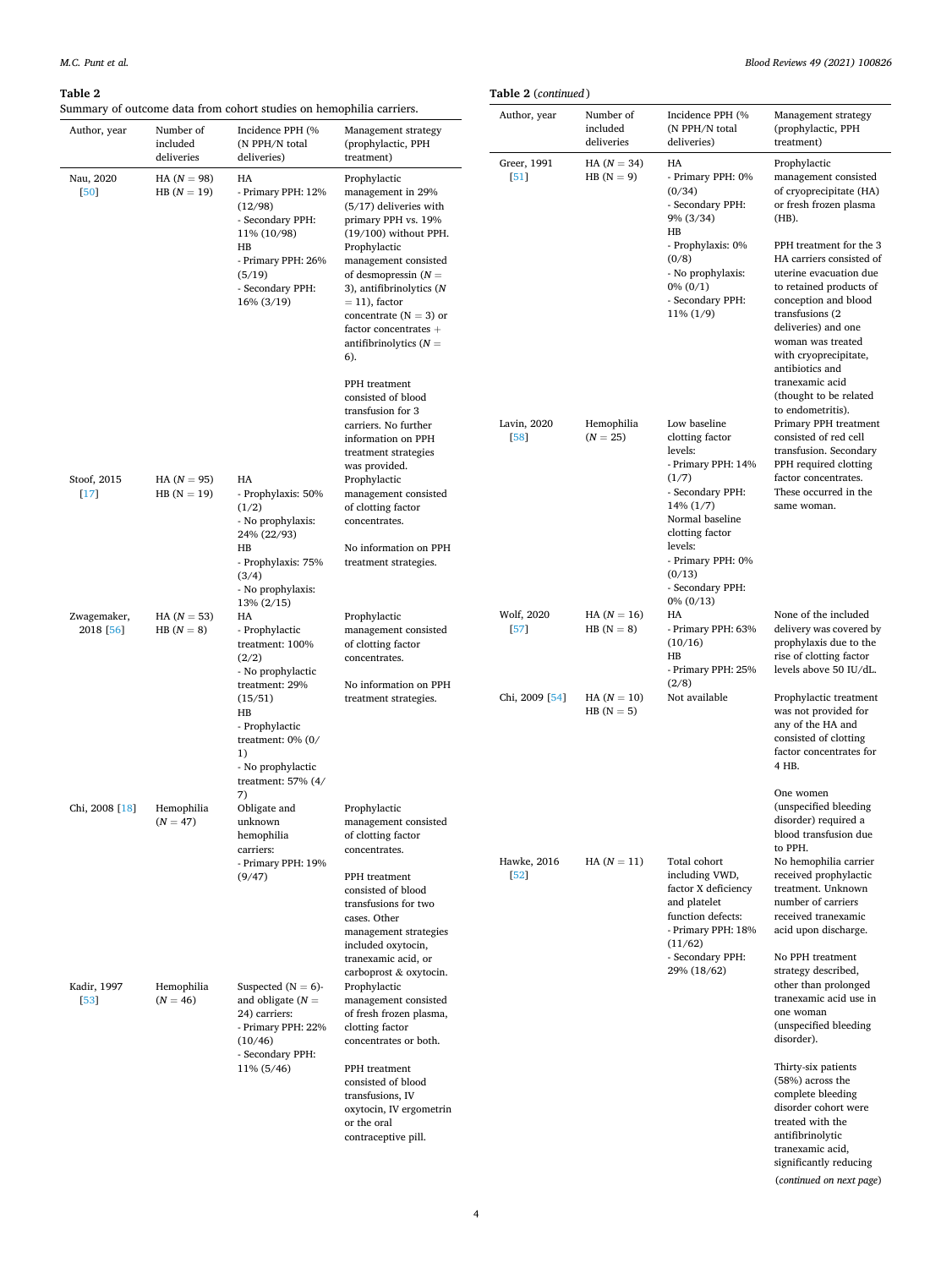#### <span id="page-4-0"></span>**Table 2** (*continued* )

| Author, year          | Number of<br>included<br>deliveries | Incidence PPH (%<br>(N PPH/N total<br>deliveries) | Management strategy<br>(prophylactic, PPH<br>treatment)                                                      |
|-----------------------|-------------------------------------|---------------------------------------------------|--------------------------------------------------------------------------------------------------------------|
| Altisent, 2011<br>551 | HA $(N = 3)$                        | Not available                                     | secondary PPH $(P <$<br>0.049). No thrombotic<br>complications from<br>tranexamic acid use.<br>Not available |

HA = Hemophilia A, HB = Hemophilia B, PPH = Postpartum hemorrhage, VWD = Von Willebrand Disease.

#### *3.1.3. PPH in relation to mode of delivery*

In the individual patient data, the mode of delivery was described for 85% (90/106) of deliveries and consisted of 44% (40/90) spontaneous vaginal deliveries, 11% (10/90) assisted vaginal deliveries and 44% (40/90) cesarean sections (16 planned, 14 emergency setting, others unknown). PPH occurred in 83% (25/30) of cesarean sections compared to 60% (26/43) of vaginal deliveries (OR: 0.31, 95% CI: 0.10–0.95, *p* = 0.04).

One cohort study examined the relationship between PPH and mode of delivery. [[50\]](#page-7-0) Herein the PPH incidence was 6% (5/81) in vaginal deliveries, 22% (2/9) in assisted vaginal deliveries, 63% (5/8) in *Blood Reviews 49 (2021) 100826*

elective cesarean sections and 26% (5/19) in emergency cesarean sections.

### *3.1.4. PPH management and outcome*

Information on treatment of PPH was available for 68 deliveries in the individual patient data and mostly consisted of clotting factor concentrates and blood products (52% (12/23) and 44% (10/23) respectively, Supplementary Fig. S5). Two women required interventions due to excessive bleeding: one woman underwent uterine artery embolization [[44\]](#page-7-0) and another woman underwent a laparotomy twice and was admitted to the intensive care unit (ICU) [\[59](#page-7-0)]. No maternal deaths due to PPH were described.

Six cohort studies described the PPH management strategies used ([Table 2\)](#page-3-0). [[18,](#page-6-0)[50,53,54,58](#page-7-0),[60\]](#page-7-0) These most commonly included blood transfusions, IV oxytocin and less commonly clotting factor concentrates, cryoprecipitate, carboprost (prostaglandins) and tranexamic acid. DDAVP is not mentioned as a PPH management strategy. In the cohorts, no data on surgical or radiological interventions, ICU admissions were provided. No maternal deaths due to PPH were described.

#### *3.2. Neuraxial techniques*

The use of neuraxial techniques was reported in 14% (3/22) of the

**Table 3** 

Quality assessment of included studies by Chambers scale according to the number of included patients.

|                                    | Percentage of studies in which criteria is fulfilled |                                                                                       |                                                                                                           |                                                                              |                                                                         |                                                                                            |                                                                |                                                                |                                                                            |
|------------------------------------|------------------------------------------------------|---------------------------------------------------------------------------------------|-----------------------------------------------------------------------------------------------------------|------------------------------------------------------------------------------|-------------------------------------------------------------------------|--------------------------------------------------------------------------------------------|----------------------------------------------------------------|----------------------------------------------------------------|----------------------------------------------------------------------------|
| Study<br>population<br>$size*$     | Number of<br>publications                            | 1 were<br>selection/<br>eligibility<br>criteria<br>adequately<br>reported? (%<br>yes) | 2 was the selected<br>population<br>representative of<br>that seen in<br>normal practice?<br>$(%$ (% yes) | 3 was an<br>appropriate<br>measure of<br>variability<br>reported? (%<br>yes) | 4 was loss to<br>follow-up<br>reported or<br>explained?<br>$(%$ (% yes) | 5 were at<br>least 90% of<br>those<br>included at<br>baseline<br>followed<br>$up?$ (% yes) | 6 were patients<br>recruited<br>prospectively?<br>$(%$ (% yes) | 7 were patients<br>recruited<br>consecutively?<br>$(%$ (% yes) | 8 did the<br>study report<br>relevant<br>prognostic<br>factors? (%<br>yes) |
| $1 - 10$<br>patients<br>included   | 18                                                   | 11.1                                                                                  | 11.1                                                                                                      | 11.1                                                                         | 0.0                                                                     | 0.0                                                                                        | 0.0                                                            | 0.0                                                            | 77.8                                                                       |
| $11 - 50$<br>patients<br>included  | 4                                                    | 100.0                                                                                 | 75.0                                                                                                      | 100.0                                                                        | 0.0                                                                     | 0.0                                                                                        | 25.0                                                           | 0.0                                                            | 75.0                                                                       |
| $51 - 158$<br>patients<br>included | 6                                                    | 100.0                                                                                 | 100.0                                                                                                     | 100.0                                                                        | 50.0                                                                    | 50.0                                                                                       | 16.7                                                           | 66.7                                                           | 100.0                                                                      |

Overall quality rating: '*good'* (if the answer is 'yes' to all of criteria), '*satisfactory'* (if the answer is 'yes' to criteria 2, 4–7; '*poor*', (if the answer is not 'yes' to one or more of the criteria listed for '*satisfactory*'). Here overall quality is '*poor*', with two articles scoring '*satisfactory*' and article as '*good*'. \*Patients included refers to entire study population. References: [18](#page-6-0) Publications [[18,](#page-6-0)33–[35,37](#page-7-0)–44[,46](#page-7-0)–49[,55,59](#page-7-0)], 4 publications [[36,53,54,57\]](#page-7-0) and 6 publications [\[17](#page-6-0)[,50](#page-7-0)–52[,56,58](#page-7-0)].



**Fig. 2.** Prophylaxis administered for carriers of hemophilia.

Women who received multiple categories of prophylactic treatment are registered multiple times. This data is retrieved from individual case descriptions. The denominator reflects the number of carriers for who this information was provided in the original article. Blood products = fresh frozen plasma, red blood cell transfusions. (For interpretation of the references to colour in this figure legend, the reader is referred to the web version of this article.)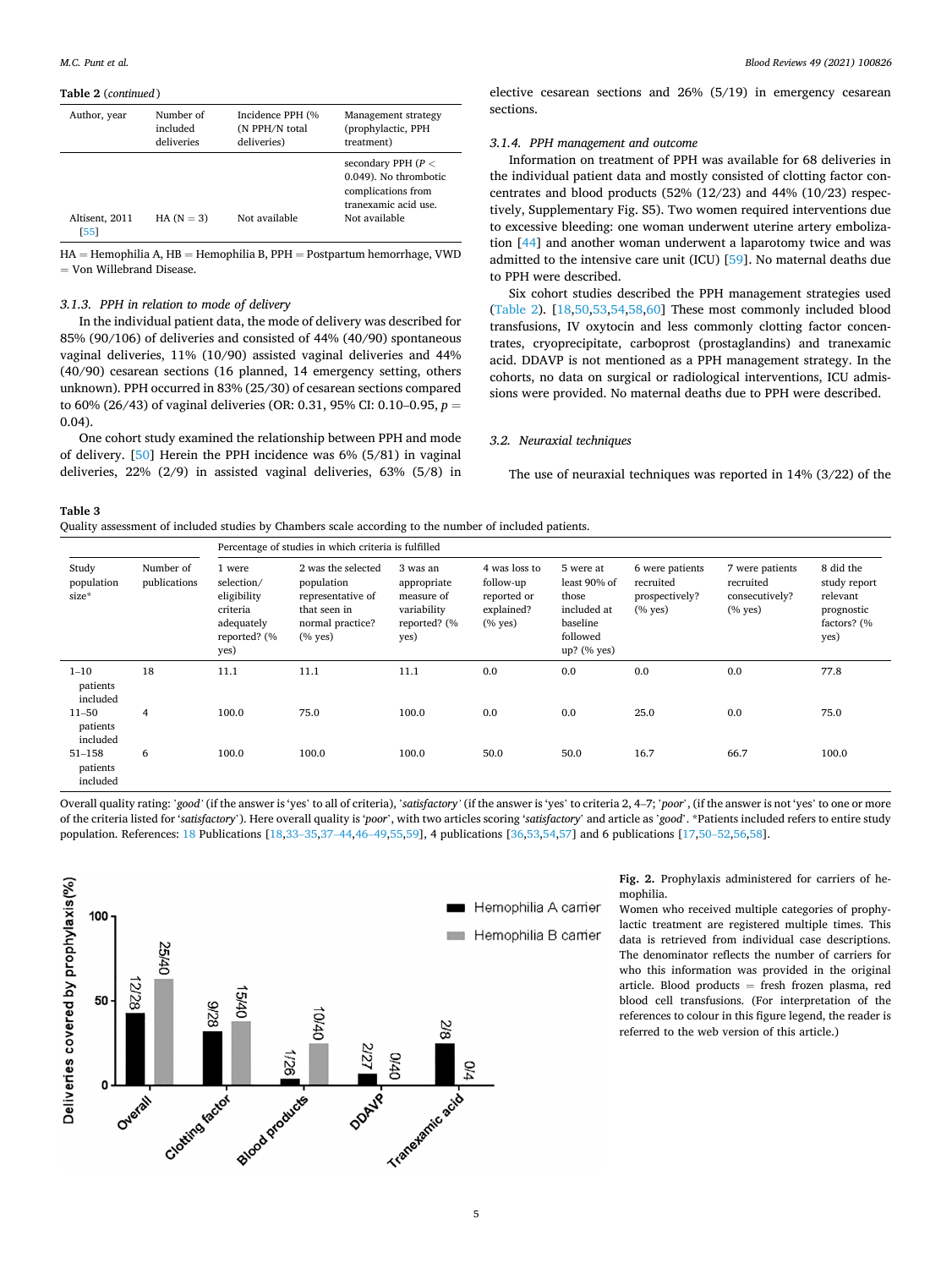individual patient data deliveries, which in all three cases consisted of epidural anesthesia without local bleeding complications. [[38,40,48](#page-7-0)]

Five cohort studies reported on obstetric analgesia and anesthesia (*n*   $= 138$ ). [\[18](#page-6-0),[50,53,54,57](#page-7-0)] Of 50 anesthetic procedures, 48 were not covered by prophylaxis (due to a clotting factor levels *>*50 IU/dL), 3 procedures were not covered by prophylaxis despite clotting factors *<*50 IU/dL and two procedures were covered by prophylaxis (clotting factor level was *<*50 IU/dL at term). Nau et al. described 88 anesthetic procedures with factor levels *>*50 IU/dL at term, of which an unknown percentage had received prophylaxis, and six deliveries with clotting factor levels *<*50 IU/dL who did not receive neuraxial anesthesia despite prophylactic treatment with increased levels *>*50 IU/dL. [\[50](#page-7-0)] No local bleeding complications were reported in any of the cohort studies.

#### *3.3. Neonatal outcome in relation to management*

Neonatal bleeding was described in 12% (3/25) deliveries of the individual patient data. These concerned in all three cases cephalohematomas of which one was associated with assisted vaginal delivery, two occurred after emergency cesarean sections, whereas in none of the cases scalp electrodes were used. All three male neonates had hemophilia and in 1/3 this was known before delivery [\[18](#page-6-0)[,53](#page-7-0)] No further data on other risk factors, such as preterm delivery, for the occurrence of these cephalohematomas were provided. For the 22 neonates without bleeding complications, gender and successive hemophilia status was only specified in a few cases.

In five cohort studies, information regarding the absence or presence of neonatal bleeding complications was available for 121 neonates. A total of 6 bleeding complications were reported: two cephalohematomas, one subgaleal hematoma and one subependymal hemorrhage after an (emergency) cesarean section [\[18](#page-6-0)[,50](#page-7-0),[53\]](#page-7-0), one intracranial hemorrhage after normal vaginal delivery [\[50](#page-7-0)] and another one after an assisted vaginal delivery [[18\]](#page-6-0). Of these 6 cases, 2 neonates were known to be affected prepartum. No other neonatal bleeding complications were mentioned.

#### **4. Discussion**

This systematic review provides an overview of all published data on peripartum management strategies for 502 deliveries in hemophilia carriers, reporting on maternal bleeding complications and in 121 deliveries also on neonatal bleeding outcomes. The high risk of primary and secondary PPH for hemophilia carriers, including the ongoing high risk for women who receive prophylactic treatment, seems apparent.

This review conducted an extensive search for studies in multiple electronic databases. All stated cut-off values for prophylactic treatment were *<* 50 IU/dL, enabling comparison between studies. By including articles published in several languages, we expanded our reach. Limitations are linked to the available type of evidence and the quality of reporting. Peripartum blood loss is potentially a subjective parameter and is a challenge to estimate. [[61\]](#page-7-0) Data mainly originate from case reports, case series and small retrospective cohorts. These study designs are prone to publication bias. Even though some larger studies were included, the incomplete reporting on management strategies hampered thorough analysis on their effectiveness to prevent PPH.

Clotting factor concentrates were the most common method of clotting factor correction, as recommended by international guidelines (e.g. the WFH guidelines, Pavord et al.), but the optimal peripartum management strategy for preventing PPH remains undetermined. [[62,63](#page-7-0)] Recommendations to prevent PPH in carriers are currently based on expert opinion. [\[12,21,22](#page-6-0),[64\]](#page-7-0) Both the individual patient- and cohort data in this review provide a limited view of the specific peripartum management strategies used. Mostly, hematologic preventive measures are reported, but information on obstetric prophylactic management strategies is lacking.

The included studies provide insight into the heterogeneity of the

deliveries from hematologic *and* obstetrical point of view. Obstetrical diversity within the included population is evident since common risk factors for PPH, such as uterus atony, prolonged labor and retained placenta, were mentioned in several PPH cases. [[11\]](#page-6-0) Distinguishing between outcomes related to the underlying bleeding disorders or the obstetrical component is problematic. For example, the limited data on emergency versus planned cesarean sections hampers this assessment. Ideally, peripartum care combines careful hematologic preparation and close monitoring plus a fast obstetric as well as hemostatic responses when PPH is impending. [\[65](#page-7-0)]

The cohort data show a trend towards an increased risk of primary PPH for those women receiving prophylaxis compared to the women without, whereas the pooled results from the case descriptions appear to find the opposite. The cohort data is more likely to be closer to the true PPH incidence considering the publication bias that case descriptions are prone for. It should be acknowledged however that the largest cohort study was conducted in France and two of the major included Dutch cohort studies originate from the same timeframe within the Netherlands, greatly influencing the PPH results, possibly hampering external validity. Furthermore, there was a large difference in primary PPH incidence in both the general population and the HCs between the Dutch cohort studies and the French cohort study. In the French study by Nau et al., measurement methods of peripartum blood are not described whereas this PPH assessment was based on visual estimates in the Dutch cohort studies, compromising reliability of the PPH data. Nevertheless, overall a higher PPH incidence than seen in general population is evident, regardless of study type, country and prophylactic clotting factor level correction. [\[10,11](#page-6-0)] This suggests that current clotting factor correction is not adequate to prevent PPH. Higher clotting factor levels and prolonged patient tailored administration might be options to prevent bleeding. In addition, the high PPH incidence in the nonprophylactic group of this review suggests that more hemophilia carriers could benefit from preventive treatment. Options include increasing the cut-off level for prophylaxis or prolonging prophylaxis duration. In addition, hemophilia carriers are at increased risk to develop secondary PPH, which deserves greater attention and might be reduced by preemptive tranexamic acid use after delivery. [[52\]](#page-7-0)

Neuraxial anesthesia appears to be safe when clotting factor levels are *>*50 IU/dL, since no local bleeding complications occurred. However, it should be noted that the complication of an epidural haematoma is very rare, thus patient numbers are too low to ensure safety. [[50,54,62](#page-7-0),[66](#page-7-0)–68]

Although less data is present on neonatal outcomes in this review, the increased bleeding risk seems associated with assisted vaginal deliveries and emergency cesarean sections. Previous larger studies, which focus on neonatal outcomes instead of hemophilia carriers, confirm the association with assisted vaginal delivery and offer more detailed insight in neonatal management and outcome. [\[24](#page-6-0)–26] No randomized studies have been executed to investigate whether an elective cesarean section or vaginal delivery is safer for an (potentially) affected son. [[69\]](#page-7-0) However, intracranial hemorrhage has been seen in both vaginal deliveries and cesarean section, concordant with the results of this review. [\[24](#page-6-0)–26] Consequently, it remains preferable to avoid assisted vaginal delivery if possible and the pros and cons of an elective cesarean section should be discussed by healthcare providers with the hemophilia carrier to make a shared decision. [[62\]](#page-7-0) The high cesarean section rate (44% in individual data and 23% in the cohort study) in this review might be a reflection of this debate favoring a CS in many cases, but this is not without risks for the mother, especially regarding PPH and future pregnancies. [\[70](#page-7-0)]

# **5. Conclusion**

Overall poor quality evidence is available on peripartum management of carriers of hemophilia and therefore optimal peripartum management to prevent PPH remains to be elucidated by conducting larger prospective cohort studies. In 502 deliveries by hemophilia carriers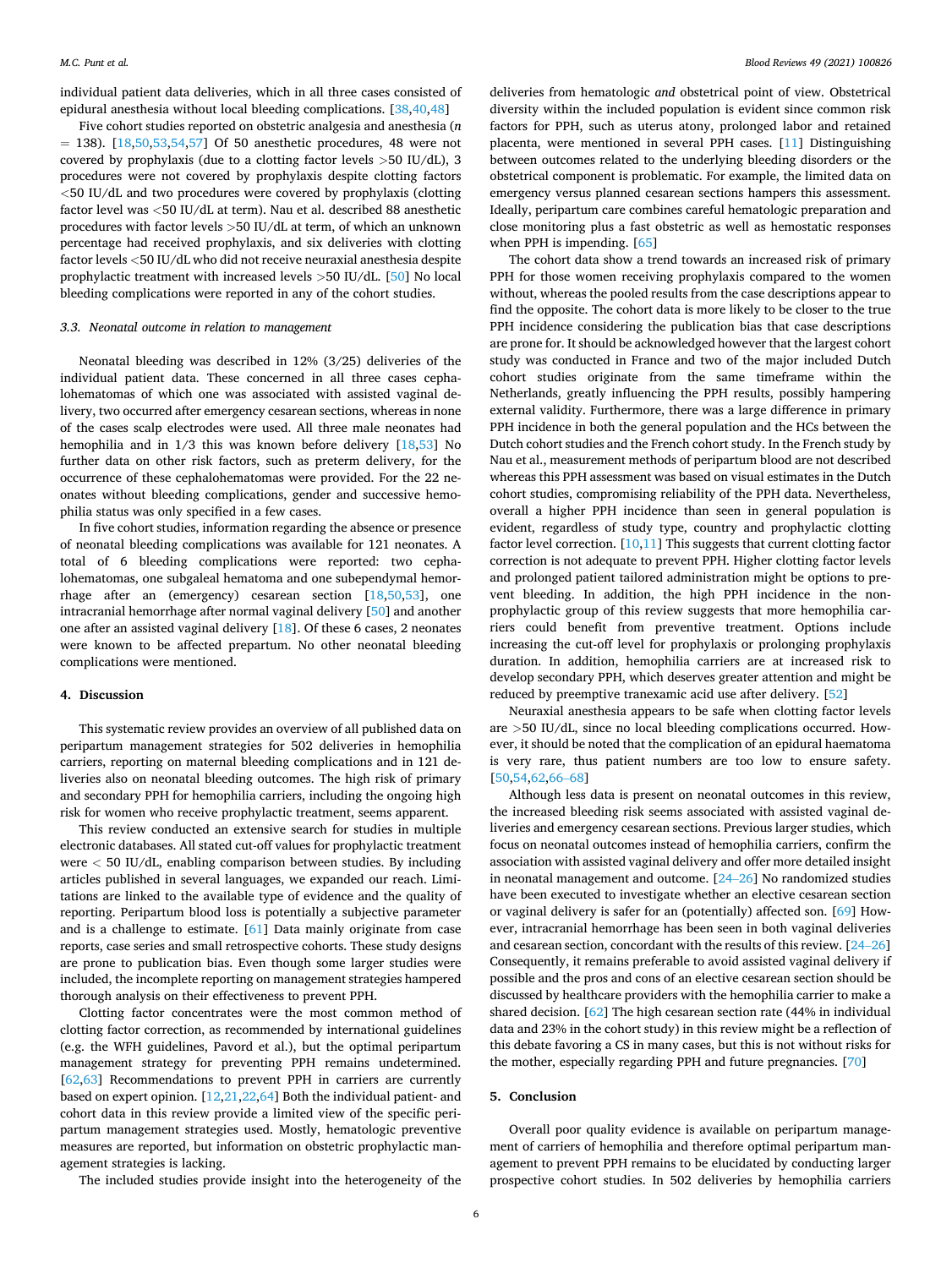<span id="page-6-0"></span>reported in literature, the high risk for PPH seems apparent in hemophilia carriers. Prophylactic treatment to correct clotting factor levels and tranexamic acid use may attenuate this risk.

#### **6. Future considerations**

Since current prophylactic treatment schedules do not seem to protect hemophilia carriers enough to prevent PPH, intensification of prophylactic management strategies during and after delivery seems prudent. Herein, there could be a role to aim for higher, more physiological, through and/or peak levels of FVIII and FIX during and after delivery, as in normal pregnancy. [[71\]](#page-7-0) The development of FVIII levels in the days/weeks after delivery are to be explored, as well as the optimal target FVIII levels during prophylaxis. Furthermore, aggressive obstetric management, such as obligatory use of uterotonic agents during the 3rd stage of labor is required. [[62\]](#page-7-0) Finally, mandatory use of tranexamic acid in carriers with a bleeding tendency and/or mild hemophilia is likely to be helpful to prevent primary as well as secondary PPH. [[52,72](#page-7-0)] We are currently conducting a prospective observational study on pregnancy outcomes in hemophilia carriers aiming at a FVIII and FIX peak level of 150 IU/dL at delivery and mandatory use of tranexamic acid postpartum in combination with standard use of uterotonics. This will hopefully shed more light on these issues in the near future (PRIDES study, Dutch trial registry number NL6770).

#### *6.1. Research agenda*

- Larger prospective studies are needed to acquire more knowledge on the optimal preparation for deliveries in hemophilia carriers.
- Both publication and selection bias needs to be minimized to thoroughly investigate the associated risks, for example hyponatremia due to DDAVP use, thrombosis after intensified clotting factor concentrate prescription, and outcome of different management options.
- National -and preferably international collaboration- is needed to collect sufficient data on available management strategies and outcome of pregnancy. Only then, guidelines can be updated according to evidence based medicine to lower both the peripartum maternal and neonatal bleeding risks.

# *6.2. Practice points*

- In hemophilia carriers close obstetric monitoring is warranted due to the high risk for primary and secondary PPH.
- Intensification of prophylactic treatment seems prudent to prevent PPH.

Supplementary data to this article can be found online at [https://doi.](https://doi.org/10.1016/j.blre.2021.100826)  [org/10.1016/j.blre.2021.100826.](https://doi.org/10.1016/j.blre.2021.100826)

# **Funding**

This research did not receive any specific grant from funding agencies in the public, commercial, or not-for-profit sectors.

# **Declaration of Competing Interest**

The authors have no conflict of interest related to this review.

# **Acknowledgements**

We would like to acknowledge the valuable support of Bianca Kramer (UMC Utrecht Librarian) regarding the search string for the databases and Pauline Heus (Cochrane) for her advice on our protocol.

#### **References**

- [1] [Stonebraker JS, Bolton-Maggs PHB, Michael Soucie J, Walker I, Brooker M. A study](http://refhub.elsevier.com/S0268-960X(21)00032-1/rf0005)  [of variations in the reported haemophilia a prevalence around the world.](http://refhub.elsevier.com/S0268-960X(21)00032-1/rf0005) [Haemophilia 2010;16:20](http://refhub.elsevier.com/S0268-960X(21)00032-1/rf0005)–32.
- [2] Plug I, Mauser-Bunschoten EP, Bröcker-Vriends AHJT, Van Amstel HKP, Van Der [Bom JG, Van Diemen-Homan JEM, et al. Bleeding in carriers of hemophilia. Blood](http://refhub.elsevier.com/S0268-960X(21)00032-1/rf0010)  [2006;108:52](http://refhub.elsevier.com/S0268-960X(21)00032-1/rf0010)–6.
- [3] [Kadir RA, James AH. Reproductive health in women with bleeding disorders. Treat](http://refhub.elsevier.com/S0268-960X(21)00032-1/rf0015)  [Hemoph - WFH Reports 2009;48:1](http://refhub.elsevier.com/S0268-960X(21)00032-1/rf0015)–20.
- [4] [Nisen P, Stamberg J, Ehrenpreis R, Velasco S, Shende A, Engelberg J, et al. The](http://refhub.elsevier.com/S0268-960X(21)00032-1/rf0020)  [molecular basis of severe hemophilia B in a girl. N Engl J Med 1986;315:1139](http://refhub.elsevier.com/S0268-960X(21)00032-1/rf0020)–42.
- [5] [Miesbach W, Alesci S, Geisen C, Oldenburg J. Association between phenotype and](http://refhub.elsevier.com/S0268-960X(21)00032-1/rf0025)  [genotype in carriers of haemophilia a. Haemophilia 2011;17:246](http://refhub.elsevier.com/S0268-960X(21)00032-1/rf0025)–51.
- [6] Chee Y, Townend J, Crowther M, Smith N, Watson H, Chee YL, et al. Assessment of [von Willebrand disease as a risk factor for primary postpartum haemorrhage.](http://refhub.elsevier.com/S0268-960X(21)00032-1/rf0030)  [Haemophilia 2012;18:593](http://refhub.elsevier.com/S0268-960X(21)00032-1/rf0030)–7.
- [7] [De Wee E, Knol H, Mauser-Bunschoten E, Van Der Bom J, Degenaar-Dujardin M,](http://refhub.elsevier.com/S0268-960X(21)00032-1/rf0035)  [Eikenboom J, et al. Gynaecological and obstetric bleeding in moderate and severe](http://refhub.elsevier.com/S0268-960X(21)00032-1/rf0035)  [Von Willebrand disease. Thromb Res 2011;127:S129](http://refhub.elsevier.com/S0268-960X(21)00032-1/rf0035).
- [8] [von Kujovich J. Willebrand disease and pregnancy. J Thromb Haemost 2005;3:](http://refhub.elsevier.com/S0268-960X(21)00032-1/rf0040) [246](http://refhub.elsevier.com/S0268-960X(21)00032-1/rf0040)–53.
- [9] [Mauser Bunschoten EP, van Houwelingen JC, Sjamsoedin Visser EJ, van Dijken PJ,](http://refhub.elsevier.com/S0268-960X(21)00032-1/rf0045)  [Kok AJ, Sixma JJ. Bleeding symptoms in carriers of hemophilia a and B.](http://refhub.elsevier.com/S0268-960X(21)00032-1/rf0045) [ThrombHaemost 1988;59:349](http://refhub.elsevier.com/S0268-960X(21)00032-1/rf0045)–52.
- [10] Zwart JJ, Richters JM, Öry F, De Vries JIP, Bloemenkamp KWM, Van Roosmalen J. [Severe maternal morbidity during pregnancy, delivery and puerperium in the](http://refhub.elsevier.com/S0268-960X(21)00032-1/rf0050)  [Netherlands: a nationwide population-based study of 371 000 pregnancies. BJOG](http://refhub.elsevier.com/S0268-960X(21)00032-1/rf0050) [An Int J Obstet Gynaecol 2008;115:842](http://refhub.elsevier.com/S0268-960X(21)00032-1/rf0050)–50.
- [11] [Bais J, Eskes M, Pel M, Bonsel G, Bleker O. Postpartum haemorrhage in nulliparous](http://refhub.elsevier.com/S0268-960X(21)00032-1/rf0055)  [women: incidence and risk factors in low and high risk women: a Dutch](http://refhub.elsevier.com/S0268-960X(21)00032-1/rf0055)  [population-based cohort study on standard \(](http://refhub.elsevier.com/S0268-960X(21)00032-1/rf0055)≥500 ml) and severe (≥1000 ml) [postpartum haemorrhage. Eur J Obstet Gynecol Reprod Biol 2004;115:166](http://refhub.elsevier.com/S0268-960X(21)00032-1/rf0055)–72.
- [12] [Demers C, Derzko C, David M, Douglas J. Gynaecological and obstetric](http://refhub.elsevier.com/S0268-960X(21)00032-1/rf0060) [management of women with inherited bleeding disorders. J Obstet Gynaecol Can](http://refhub.elsevier.com/S0268-960X(21)00032-1/rf0060) [2018;40:e91](http://refhub.elsevier.com/S0268-960X(21)00032-1/rf0060)–103.
- [13] [Huq FY, Kulkarni A, Agbim EC, Riddell A, Tuddenham E, Kadir RA. Changes in the](http://refhub.elsevier.com/S0268-960X(21)00032-1/rf0065)  [levels of factor VIII and von Willebrand factor in the puerperium. Haemophilia](http://refhub.elsevier.com/S0268-960X(21)00032-1/rf0065) [2012;18:241](http://refhub.elsevier.com/S0268-960X(21)00032-1/rf0065)–5.
- [14] [Uchikova EH, Ledjev II. Changes in haemostasis during normal pregnancy. Eur J](http://refhub.elsevier.com/S0268-960X(21)00032-1/rf0070)  [Obstet Gynecol Reprod Biol 2005;119:185](http://refhub.elsevier.com/S0268-960X(21)00032-1/rf0070)–8.
- [15] Szecsi P, Jø[rgensen M, Klajnbard A, Andersen M, Colov N, Stender S. Haemostatic](http://refhub.elsevier.com/S0268-960X(21)00032-1/rf0075)  [reference intervals in pregnancy. Thromb Haemost 2010;103:718](http://refhub.elsevier.com/S0268-960X(21)00032-1/rf0075)–27.
- [16] [Castaman G. Changes of von Willebrand factor during pregnancy in women with](http://refhub.elsevier.com/S0268-960X(21)00032-1/rf0080) [and without von Willebrand disease. Mediterr J Hematol Infect Dis 2013;5:](http://refhub.elsevier.com/S0268-960X(21)00032-1/rf0080)  [e2013052](http://refhub.elsevier.com/S0268-960X(21)00032-1/rf0080).
- [17] [Stoof SCM, van Steenbergen HW, Zwagemaker A, Sanders YV, Cannegieter SC,](http://refhub.elsevier.com/S0268-960X(21)00032-1/rf0085)  [Duvekot JJ, et al. Primary postpartum haemorrhage in women with von](http://refhub.elsevier.com/S0268-960X(21)00032-1/rf0085)  [Willebrand disease or carriership of haemophilia despite specialised care: a](http://refhub.elsevier.com/S0268-960X(21)00032-1/rf0085) [retrospective survey. Haemophilia 2015;21:505](http://refhub.elsevier.com/S0268-960X(21)00032-1/rf0085)–12.
- [18] [Chi C, Lee CA, Shiltagh N, Khan A, Pollard D, Kadir RA. Pregnancy in carriers of](http://refhub.elsevier.com/S0268-960X(21)00032-1/rf0090) [haemophilia. Haemophilia 2008;14:56](http://refhub.elsevier.com/S0268-960X(21)00032-1/rf0090)–64.
- [19] [James AH, Cooper DL, Paidas MJ. Hemostatic assessment, treatment strategies, and](http://refhub.elsevier.com/S0268-960X(21)00032-1/rf0095)  [hematology consultation in massive postpartum hemorrhage: results of a](http://refhub.elsevier.com/S0268-960X(21)00032-1/rf0095)  [quantitative survey of obstetrician-gynecologists. Int J Women](http://refhub.elsevier.com/S0268-960X(21)00032-1/rf0095)'s Health 2015;7: [873](http://refhub.elsevier.com/S0268-960X(21)00032-1/rf0095)–81.
- [20] [James AH, Manco-Johnson MJ, Yawn BP, Dietrich JE, Nichols WL. Von Willebrand](http://refhub.elsevier.com/S0268-960X(21)00032-1/rf0100)  [disease: key points from the 2008 National Heart, Lung, and Blood Institute](http://refhub.elsevier.com/S0268-960X(21)00032-1/rf0100) [guidelines. Obstet Gynecol 2009;114:674](http://refhub.elsevier.com/S0268-960X(21)00032-1/rf0100)–8.
- [21] [Nichols WL, Hultin MB, James AH, Manco-Johnson MJ, Montgomery RR, Ortel TL,](http://refhub.elsevier.com/S0268-960X(21)00032-1/rf0105)  [et al. von Willebrand disease \(VWD\): Evidence-based diagnosis and management](http://refhub.elsevier.com/S0268-960X(21)00032-1/rf0105) [guidelines, the National Heart, Lung, and Blood Institute \(NHLBI\) expert panel](http://refhub.elsevier.com/S0268-960X(21)00032-1/rf0105) [report \(USA\). Haemophilia 2008;14:171](http://refhub.elsevier.com/S0268-960X(21)00032-1/rf0105)–232.
- [22] [Lee CA, Chi C, Pavord SR, Bolton-Maggs PHB, Pollard D, Hinchcliffe-Wood A, et al.](http://refhub.elsevier.com/S0268-960X(21)00032-1/rf0110)  [The obstetric and gynaecological management of women with inherited bleeding](http://refhub.elsevier.com/S0268-960X(21)00032-1/rf0110)  [disorders–review with guidelines produced by a taskforce of UK Haemophilia](http://refhub.elsevier.com/S0268-960X(21)00032-1/rf0110) Centre Doctors' [Organization. Haemophilia 2006;12:301](http://refhub.elsevier.com/S0268-960X(21)00032-1/rf0110)–36.
- [23] [Shakur H, Roberts I, Fawole B, Chaudhri R, El-Sheikh M, Akintan A, et al. Effect of](http://refhub.elsevier.com/S0268-960X(21)00032-1/rf0115)  [early tranexamic acid administration on mortality, hysterectomy, and other](http://refhub.elsevier.com/S0268-960X(21)00032-1/rf0115)  [morbidities in women with post-partum haemorrhage \(WOMAN\): an international,](http://refhub.elsevier.com/S0268-960X(21)00032-1/rf0115)  [randomised, double-blind, placebo-controlled trial. Lancet 2017;389:2105](http://refhub.elsevier.com/S0268-960X(21)00032-1/rf0115)–16.
- [24] Davies J, Kadir RA. Mode of delivery and cranial bleeding in newborns with [haemophilia: a systematic review and meta-analysis of the literature. Haemophilia](http://refhub.elsevier.com/S0268-960X(21)00032-1/rf0120)  [2016;22:32](http://refhub.elsevier.com/S0268-960X(21)00032-1/rf0120)–8.
- [25] [Kulkarni R, Presley RJ, Lusher JM, Shapiro AD, Gill JC, Manco-Johnson M, et al.](http://refhub.elsevier.com/S0268-960X(21)00032-1/rf0125)  [Complications of haemophilia in babies \(first two years of life\): a report from the](http://refhub.elsevier.com/S0268-960X(21)00032-1/rf0125)  [Centers for Disease Control and Prevention universal data collection system.](http://refhub.elsevier.com/S0268-960X(21)00032-1/rf0125) [Haemophilia 2017;23:207](http://refhub.elsevier.com/S0268-960X(21)00032-1/rf0125)–14.
- [26] [Richards M, Lavigne Lissalde G, Combescure C, Batorova A, Dolan G, Fischer K,](http://refhub.elsevier.com/S0268-960X(21)00032-1/rf0130) [et al. Neonatal bleeding in haemophilia: a European cohort study. Br J Haematol](http://refhub.elsevier.com/S0268-960X(21)00032-1/rf0130) [2012;156:374](http://refhub.elsevier.com/S0268-960X(21)00032-1/rf0130)–82.
- [27] <https://www.crd.york.ac.uk/prospero/>.
- [28] [Moher D, Liberati A, Tetzlaff J, Altman DG, Group TP, Oxman A, et al. Preferred](http://refhub.elsevier.com/S0268-960X(21)00032-1/rf0140) [reporting items for systematic reviews and meta-analyses: the PRISMA statement.](http://refhub.elsevier.com/S0268-960X(21)00032-1/rf0140)  [PLoS Med 2009;6:e1000097](http://refhub.elsevier.com/S0268-960X(21)00032-1/rf0140).